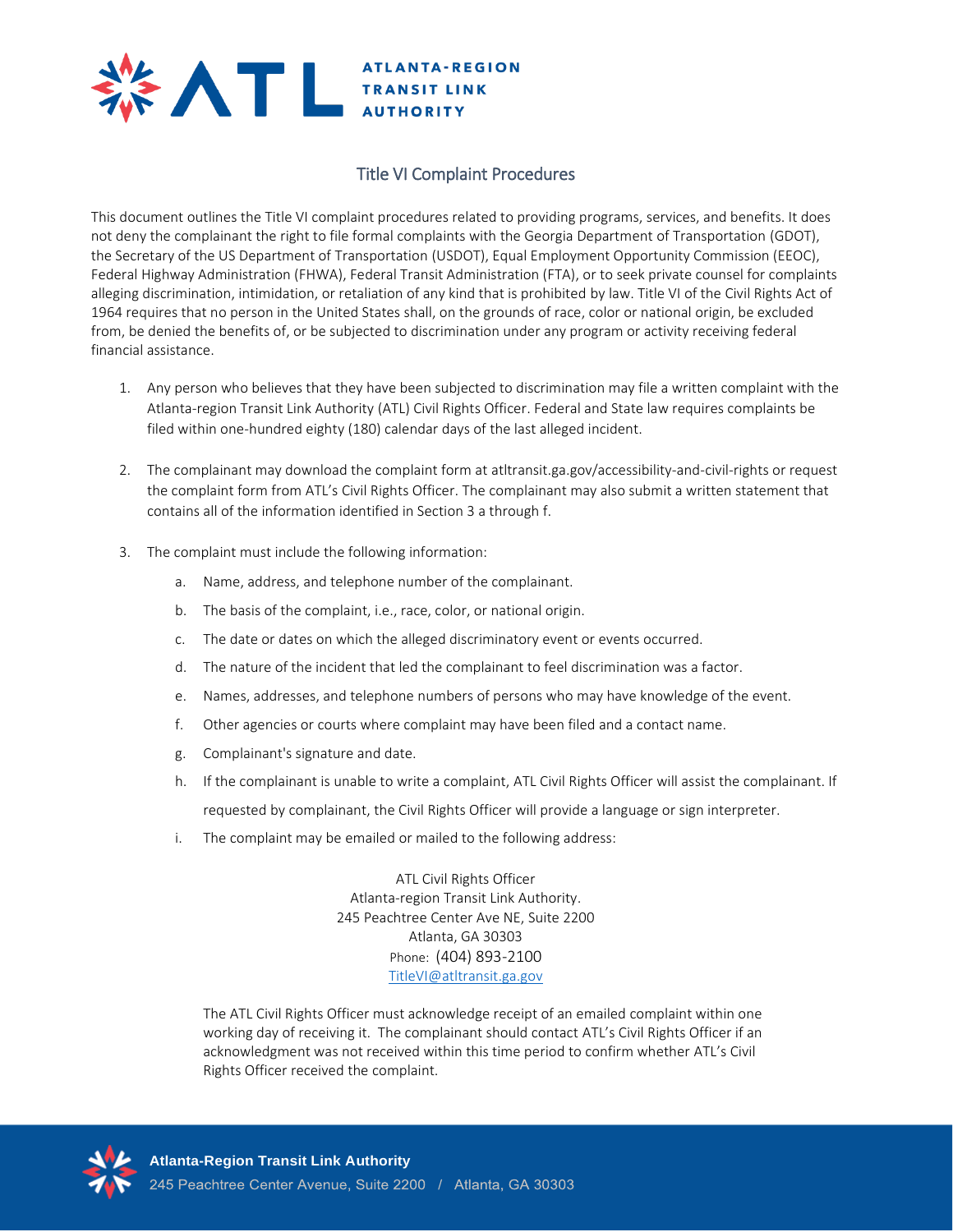

- j. Complainants have the right to complain directly to the appropriate federal agency however, they must do so within one-hundred eighty (180) calendar days of the last alleged incident.
- 4. The ATL Civil Rights Officer will begin an investigation within fifteen (15) working days of receipt of a complaint.
- 5. The ATL Civil Rights Officer will contact the complainant in writing no later than thirty (30) working days after receipt of complaint for additional information, if needed, to investigate the complaint. If the complainant fails to provide the requested information in a timely manner the ATL Civil Rights Officer may administratively close the complaint.
- 6. The ATL Civil Rights Officer will complete the investigation within ninety (90) days of receipt of the completed complaint. A written investigation report will be prepared by the investigator. The report shall include a summary description of the incident, findings, and recommendations for disposition.
- 7. A closing letter and exit interview will be provided to the complainant. The respondent will also receive a copy of the closing letter. Each will have five (5) working days from receipt of the report to respond. If either party responds negatively or has additional information to provide, an informal meeting will be arranged by the Civil Rights Officer. If neither party responds, the complaint will be closed.
- 8. The investigation report with recommendations and corrective actions taken will be forwarded to the appropriate federal agency, the complainant, and the respondent.
- 9. The ATL Civil Rights Officer will advise complainants of their appeal rights to the appropriate federal agency.
- 10. The ATL prepares and maintains a list of active investigations with information related to the date, summary of the allegation(s), the status and actions taken by the recipient or subrecipient in response to the complaint.

Si la información que se necesita en otro idioma , comuníquese con (404) 893-2100. 如果需要在另一种 **语言的信息,请联系** (404) 893-2100。

정보가다른언어로필요한경우 (404) 893-2100 로문의바랍니다.

Nếu thông tin là cần thiết trong một ngôn ngữ khác, sau đó liên lạc (404) 893-2100.

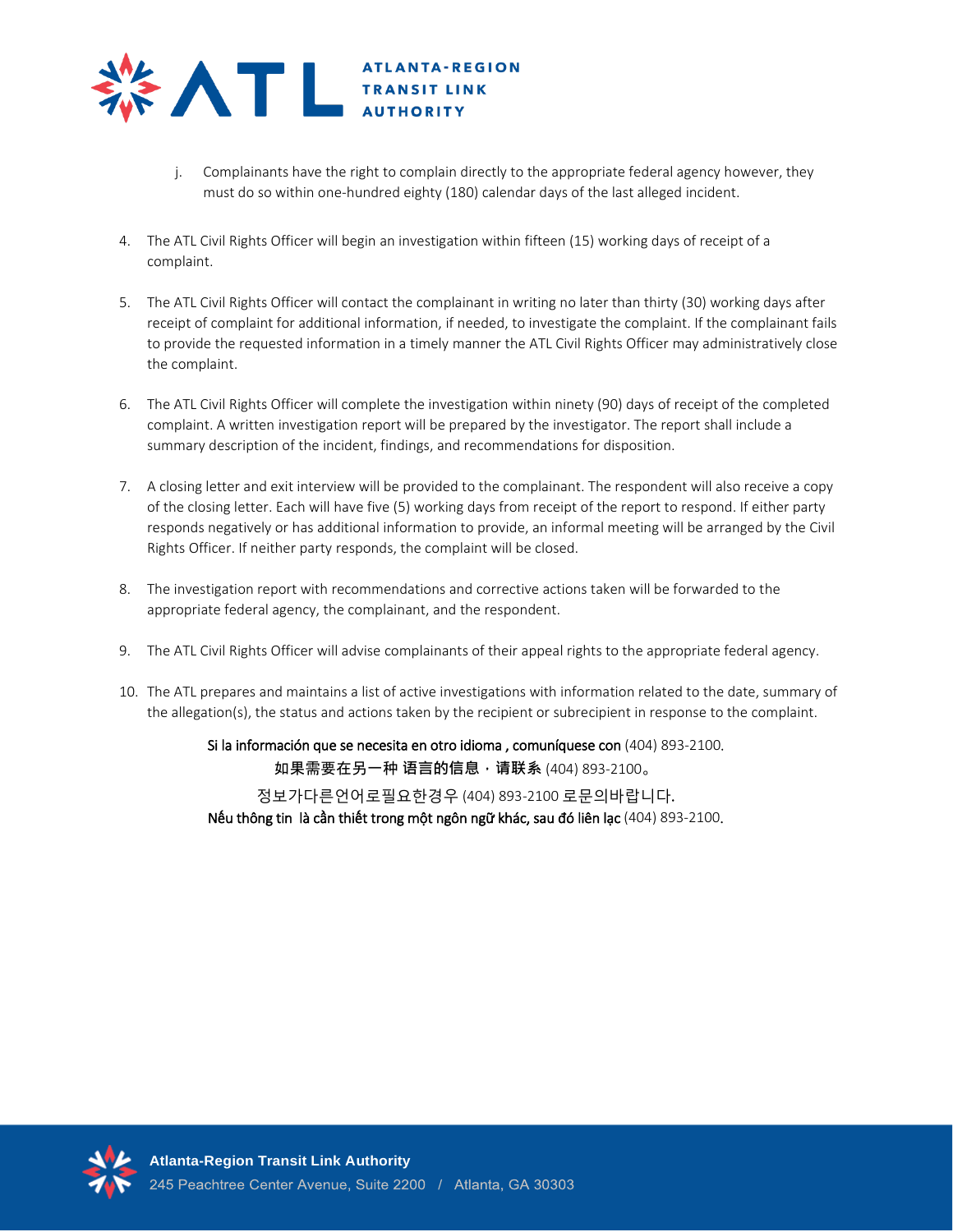

## Title VI Complaint Form

Title VI of the Civil Rights Act of 1964 states "No person in the United States shall, on the ground of race, color or national origin, be excluded from participation in, be denied the benefits of, or be subjected to discrimination under any program or activity receiving federal financial assistance." Two Executive Orders extend Title VI protections to Environmental Justice, which also protects persons of low income, and Limited English Proficiency (LEP).

Please provide the following information in order to process your complaint. Assistance is available upon request. Complete this form and furnish a written (mail or email) copy to:

> ATL Civil Rights Officer Atlanta-region Transit Link Authority 245 Peachtree Center Ave NE, Suite 2200 Atlanta, GA 30303 Phone: (404) 893-2100 [TitleVI@atltransit.ga.gov](mailto:TitleVI@atltransit.ga.gov)

| 1.                         | Complainant's Namer |
|----------------------------|---------------------|
| $\overline{2}$<br><u>.</u> | address             |

| -<br>-<br><u>.</u> | ັ<br>$ -$ | $\sim$ | -<br>_ |
|--------------------|-----------|--------|--------|
|                    |           |        |        |

- 4. Telephone No. (Home): \_\_\_\_\_\_\_\_\_\_\_\_\_\_\_\_\_\_\_(Business): \_\_\_\_\_\_\_\_\_\_\_\_\_\_\_\_\_\_\_\_\_\_\_\_
- 5. Person discriminated against (if other than complainant)

| Name.<br>$-$                                |       |                                |
|---------------------------------------------|-------|--------------------------------|
| - Au<br>ddress:<br>$\overline{\phantom{a}}$ |       |                                |
| ◡                                           | State | 7:21<br>$\sim$<br>couc.<br>، ب |

- 6. What was the discrimination based on? (Check all that apply):
	- [ ] Race/Color [ ] National Origin
	- [ ] Sex

7. Date(s) of incident resulting in discrimination: Date(s) of incident resulting in discrimination:

- 8. Describe the discrimination. What happened, where, and who was responsible? For additional space, attach additional sheets of paper or use back of form.
- 9. Did you file this complaint with another federal, state, or local agency, or with a federal or state court? (Check appropriate space) [ ] Yes [ ] No

If answer is yes, check each agency complaint was filed with:

Federal Agency \_\_\_\_\_\_\_\_\_ Federal Court \_\_\_\_\_\_\_\_ State Agency \_\_\_\_\_\_\_\_ State Court \_\_\_\_\_\_\_\_\_\_\_\_\_\_\_\_ Local Agency \_\_\_\_\_\_\_\_\_ Other \_\_\_\_\_\_\_\_\_\_\_\_\_\_\_\_\_\_\_\_\_\_